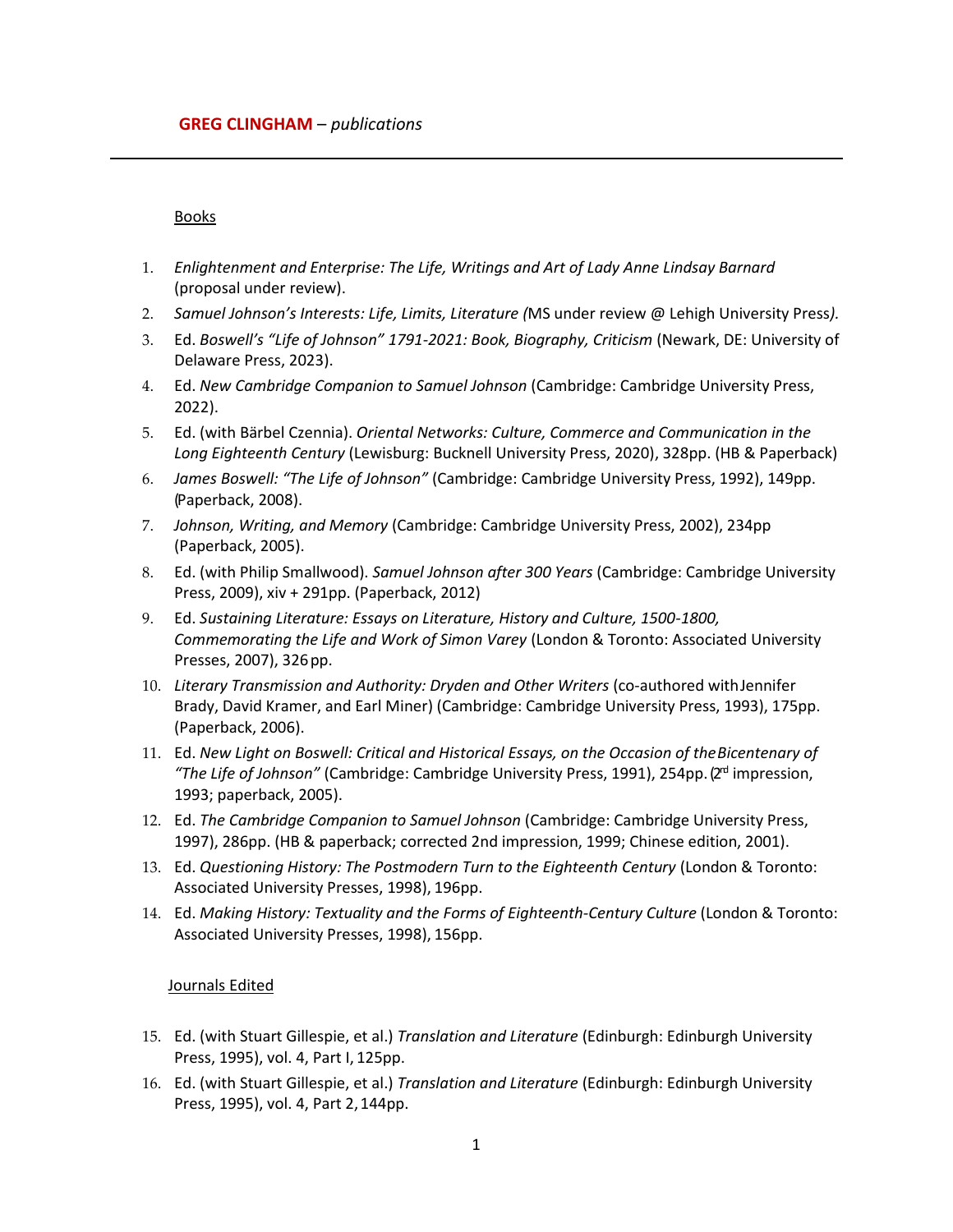- 17. Ed. (with Stuart Gillespie, et. al. *Translation and Literature* (Edinburgh: Edinburgh University Press, 1994), vol. 3, 189pp.
- 18. Ed. (with Stuart Gillespie, et al.) *Translation and Literature* (Edinburgh: Edinburgh University Press, 1993), vol. 2, 180pp.
- 19. Ed. (with Stuart Gillespie, et al.) *Translation and Literature* (Edinburgh: Edinburgh University Press, 1992), vol. 1, 206pp.

# Keepsake

20. *"I stole his likeness:" Lady Anne Lindsay's Drawing of Samuel Johnson and James Boswell, 1773.* Keepsake for the Samuel Johnson Society of the West (Ojai, CA: Classic Letterpress, 2022).

# Articles and Book Chapters

- 21. "'My miserable trifles': Lady Anne Lindsay Barnard's Watercolors at the Cape of Good Hope, 1797-1802," *Huntington Library Quarterly* (under consideration).
- 22. "Diplomacy, Debate and Diversion: Sir George Macartney at the Court of Catherine the Great," in *Howard Weinbrot and the Precincts of Enlightenment: The Genius of Every Place*, ed. Kevin L. Cope (Bethlehem, PA: Lehigh University Press, 2022).
- 23. "The Hidden Hand: The Editor and the Eighteenth Century," *Constructing the Eighteenth Century: Essays on Poetry and Publishing in Memory of Donald C. Mell*, ed. Sandro Jung (Bethlehem, PA: Lehigh University Press, 2022).
- 24. "Ghostly Presences in Johnson's and Boswell's Life Writing,"*1650-1850: Ideas, Issues, & Aesthetics in the Early Modern Era*, 28 (2023).
- 25. "Law," in The Oxford Handbook of Samuel Johnson, ed. Jack Lynch (Oxford University Press, 2022), 333-49.
- 26. "The Archive of Lady Anne Barnard, 1750-1825," *Tulsa Studies in Women's Literature*. Special issue on "Women and the Archive," ed. Laura Engel and Emily Rutter, 40:2 (Fall 2021): 373-85.
- 27. "Cosmology and Commerce on Lord George Macartney's *Embassy to China, 1792-1794*," in *Oriental Networks: Culture, Commerce and Communication*, ed. Czennia & Clingham (Lewisburg: Bucknell University Press, 2021), 190-220.
- 28. "The Book in Johnson's Pocket," *Johnsonian News Letter*, 72:2 (Sept. 2021): 27-31.
- 29. "Lady Anne Barnard, Johnson the Bear, Burke the Lion, and the Cape Baboon," *Johnsonian News Letter*, 72:2 (Sept. 2021): 32-35.
- 30. "Lady Anne Lindsay Barnard on Johnson: Two Notes," *Johnsonian News Letter*, 72:2 (Sept. 2021): 36-39.
- 31. "Global Johnson: Foreword," in *Johnson in Japan*, ed. Mika Suzuki and Kimiyo Ogawa (Lewisburg: Bucknell University Press, 2020), ix-xviii.
- 32. "Johnson and Borges: Some Reflections," in *Johnson and Modernity*, ed. Anthony W. Lee (Clemson, SC: Clemson University Press, 2019), 189-212, 272-75.
- 33. "Anecdotes of Bishop Thomas Barnard," *Johnsonian News Letter,* 70:1 (March 2019): 23-44.
- 34. "John Opie's Portraits of Dr. Johnson," *Harvard Library Bulletin*, 28: 2 (2017): 57-80. [pub. 2019]
- 35. "Johnson and China: Culture, Commerce, and the Dream of the Orient in Mid-Eighteenth-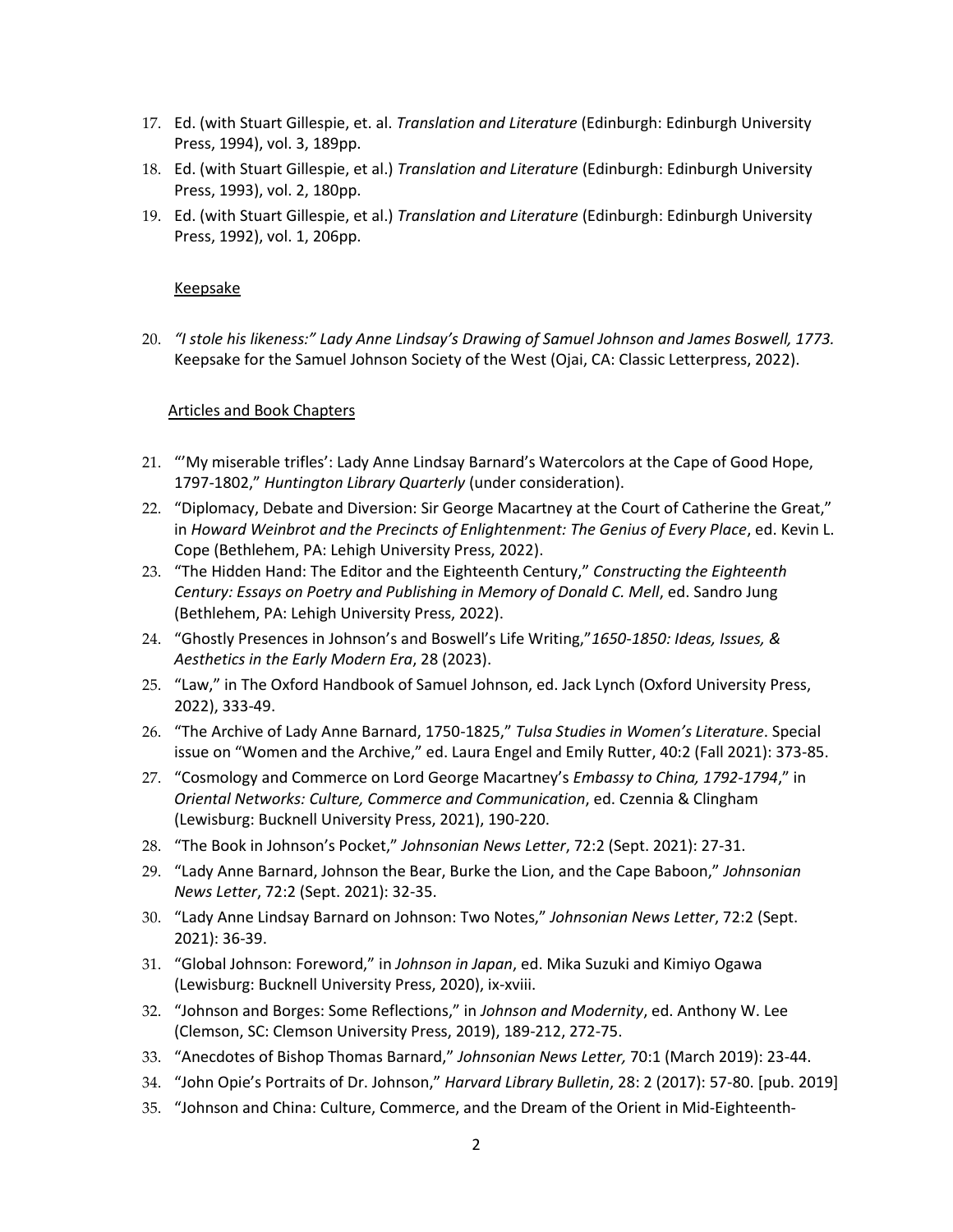Century England," *1650-1850: Ideas, Issues, & Aesthetics in the Early Modern Era,* 24 (2019): 178-242.

- 36. "'I stole his likeness': An Unknown Drawing of Samuel Johnson and James Boswell," *The Burlington Magazine*, 161 (March 2019): 220-22.
- 37. "Lady Anne Barnard: Remnants and Renewal," *Bulletin of the National Library of South Africa.* 73:2 (Dec. 2019): 167-78.
- 38. "Playing Rough: Johnson and Children," in *Revaluation: New Essays on Samuel Johnson*, ed. Anthony W. Lee (Newark, DE: University of Delaware Press, 2018), 145-82.
- 39. "Lady Anne Lindsay Meets Dr. Johnson: A (Virtually) Unknown Episode in Johnson and Boswell's Scottish Tour," *Johnsonian News Letter*, 68:2 (2017): 25-39.
- 40. "Cultural Difference in George Macartney's *An Embassy to China 1792-1794*," *Eighteenth-Century Life*, 39:2 (2015): 1-29.
- 41. "Delirious God: Reflections on the Text, the Book, and the Library," *in Textual Studies: Precision as Profusion and the Enlarged Eighteenth Century*, ed. Kevin L. Cope and Robert C. Leitz, III (Lewisburg: Bucknell University Press, 2012), 249-68.
- 42. "Translating Memory: Dryden, Oldham, and Friendship*" 1650-1850: Ideas, Aesthetics and Inquiries in the Early Modern Era,* 18 (2011): 233-54.
- 43. "Hawkins, Biography, and the Law," in *Reconsidering Biography: Contexts,Controversies, and Sir John Hawkins' "Life of Johnson*," ed. Martine Watson Brownley (Lewisburg: Bucknell University Press, 2011), 137-54.
- 44. "[Johnson's] Critical Reception since 1900," in *Samuel Johnson in Context*, ed. JackLynch (Cambridge: Cambridge University Press, 2011), 54-61. (Paperback, 2014)
- 45. "The Enlightenment Encyclopedia and the Dream of Comprehensiveness: The Example of Samuel Johnson," *The International Journal of the Humanities,* 8:4 (2010): 163-76.
- 46. "Johnson, Ends, and the Possibility of Happiness" in *Samuel Johnson After 300 Years*, ed. Clingham and Smallwood (Cambridge: Cambridge University Press, 2009), 33-54.
- 47. "Finding Time," An Introduction to *Sustaining Literature*, ed. Clingham (London & Toronto: Associated University Presses, 2007), 11-19.
- 48. "Roscommon's 'Academy,' Knightly Chetwood's 'Life of Roscommon', and Dryden's Translation Project," *Restoration: Studies in English Literary Culture, 1660-1700*, 26 (2002): 15-26.
- 49. "Knightly Chetwood's *A Short Account of Some Passages of the Life & Death of Wentworth late Earle of Roscommon*: A Transcription and Introduction," *Restoration: Studies in English Literary Culture*, *1660-1700*, 25 (2001): 117-38.
- 50. "Resisting Johnson," *in Johnson Re-Visioned: Looking Before and After*, ed. Philip Smallwood (London & Toronto: Associated University Presses, 2001), 19-36.
- 51. "Translating Difference: The Example of Dryden's Last Parting of Hector and Andromache," *Studies in the Literary Imagination*, 33:2 (2000): 45-70.
- 52. "History between Text and World," in *Making History*, ed. Greg Clingham(Associated UP, 1998), 9-15.
- 53. "The Question of History and Eighteenth-Century Studies," in *Questioning History*, ed. Greg Clingham (Associated U.P., 1998), 11-17.
- 54. "Jeanette Winterson's Fiction and Enlightenment Historiography," in *Questioning History*, ed. Greg Clingham (Associated UP, 1998), 57-85.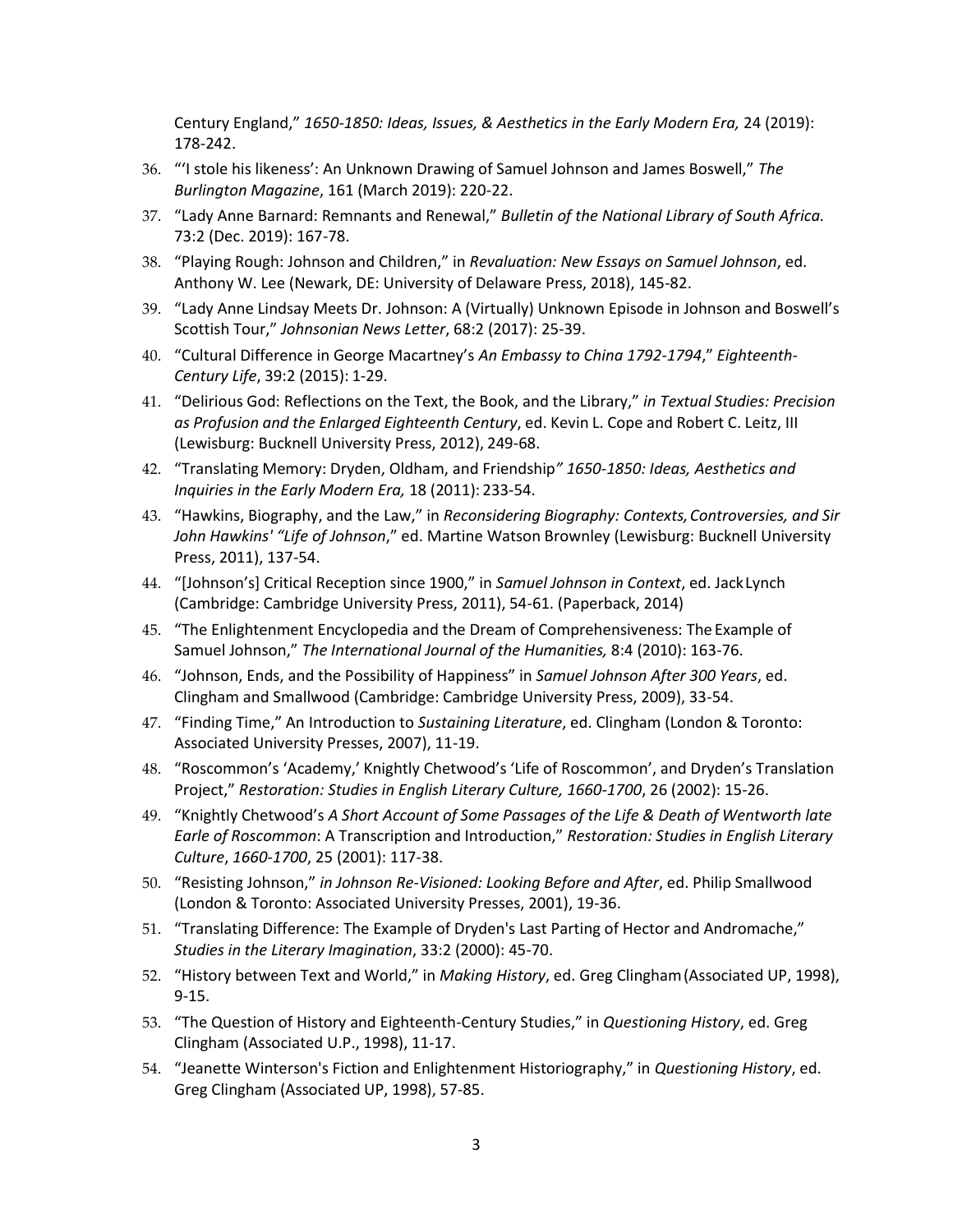- 55. "Thomas Chatterton, Peter Ackroyd and the Fiction of Eighteenth-Century Historiography," in *Making History*, ed. Clingham (Associated UP, 1998),35-57.
- 56. "Life and Literature in Johnson's *Lives of the Poets*," in *Cambridge Companionto Samuel Johnson,* ed. Greg Clingham (Cambridge University Press, 1997), 161-91.
- 57. "Dryden's Numbers." Review essay: Longman edition of the *Poems of John Dryden*, 2 vols. ed. Paul Hammond (1995), *Essays in Criticism*, 46 (1996): 258-66.
- 58. "Double Writing: The Erotics of Narrative in Boswell's *Life of Johnson*," in *James Boswell: Psychological Interpretations* ed. Donald J. Newman (New York: St. Martin's, 1995), 189-214.
- 59. "Eighteenth-Century Studies," *A Dictionary of Cultural and Critical Theory*, ed. Michael Payne (Oxford: Blackwell, 1995), 162-65.
- 60. "Arts of Memory." Review essay: The Letters of Samuel Johnson, ed. Bruce Redford, 3 vols. (1992), *Essays in Criticism*, 43 (1993): 253-57.
- 61. "Another and the Same: Johnson's Dryden," in *Literary Transmission and Authority* (Cambridge University Press, 1993), 121-59.
- 62. "Johnson's Prayers and Meditations and the 'Stolen Diary Problem': Reflections ona Biographical Quiddity," *Age of Johnson*, 4 (1991): 83-96.
- 63. "Truth and Artifice in Boswell's Life of Johnson," in *New Light on Boswell*, ed. Greg Clingham (Cambridge University Press, 1991), 207-30.
- 64. "Johnson, Homeric Scholarship, and the 'passes of the mind,'" *Age of Johnson*, 3 (1989): 113- 70.
- 65. "Johnson's Copy of the *Iliad* at Felbrigg Hall, Norfolk," *The Book Collector*, 37 (1988): 503- 22 [with N. Hopkinson].
- 66. "Himself that great sublime: Johnson's Critical Thinking," *Études Anglaises*, 41 (1988): 165-78.
- 67. "Johnson's Criticism of Dryden's Odes in Praise of St. Cecilia," *Modern Language Studies*, 18 (1988): 165-80.
- 68. "Johnson In Memoriam?" Review of *Samuel Johnson (The Oxford Authors*), ed. Donald Greene (1984), *The Cambridge Quarterly*, 15 (1986): 77-84.
- 69. "The inequalities of memory:' Johnson's Epitaphs on Hogarth," *English*, 35 (1986): 221-32.
- 70. "Dryden's New Poem," *Essays in Criticism*, 35 (1985): 281-93.

### Review Essays, Reviews and Notes

- 71. "The East India Company and the Arts of the Orient," Review Essay on William Dalrymple, *The Anarchy: The East India Company, Corporate Violence, and the Pillage of an Empire* (2019) and *Forgotten Masters: Indian Painting for the East India Company*, edited by William Dalrymple (2019), in *1650-1850: Ideas, Issues, & Aesthetics in the Early Modern Era*, 27 (2022).
- 72. "The Arts of Publishing Eighteenth-Century Scholarship," Review Essay on *Paper, Ink, and Achievement: Gabriel Hornstein and the Revival if Eighteenth-Century Scholarship*, ed. Kevin L. Cope and Cedric D. Reverand II (2021), in *Eighteenth-Century Life*, 46 (2022).
- 73. Review of Samuel Johnson, *Johnson on Demand: Reviews, Prefaces and Ghost Writings*, ed. Robert De Maria, Jr. and O M Brack, Jr., (New Haven: Yale University Press, 2018), *1650-1850: Ideas, Issues, & Aesthetics in the Early Modern Era*, 26 (2021): 243-51.
- 74. "Epitaph for Barbarie Themilthorpe," *Eighteenth-Century Intelligencer,* 35:1 (March 2021): 9-14.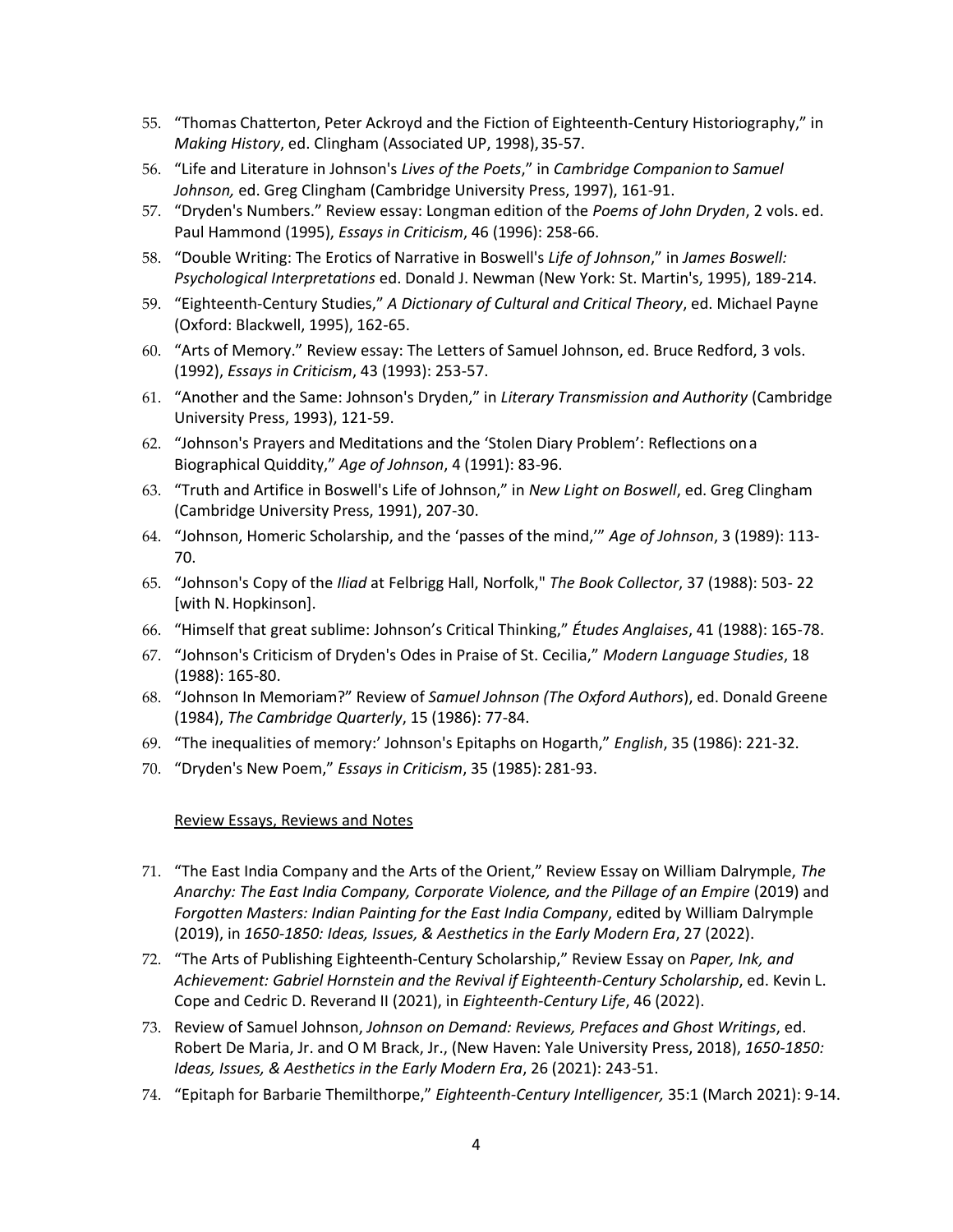- 75. "Johnson Subito," *Johnsonian News Letter*, 72:1 (March 2021): 18-22.
- 76. Review of Stephen Taylor, *Defiance: The Choices of Lady Anne Barnard*, *18th-Century Scotland*, 31 (spring 2017): 34-36.
- 77. Review of *Writing China: Essays on the Amherst Embassy (1816) and Sino-British Cultural Relations*, ed. Peter J. Kitson and Robert Markley (D.S. Brewer, 2016), *Eighteenth-Century Fiction*, 30:2 (2017): 300-02.
- 78. Two Talks on Publishing at Emory University: (1) "The Serendipity of Scholarly Publishing" and (2) "The Monograph, Open Access, and the Future of Scholarship in the Humanities," *Eighteenth-Century Intelligencer*, 29:1 (March 2015): 6-16.
- 79. "The J.D. Fleeman Archive at the University of St. Andrews," *Johnsonian News Letter*, 66:1 (2015): 18-25.
- 80. Review essay: "Samuel Johnson, *The Lives of the Poets*. Vols. 21-23 of *The Works of Samuel Johnson*, ed. John H. Middendorf (New Haven: Yale Univ. Press, 2010), *Eighteenth-Century Life*, 37:1 (2013): 119-24.
- 81. Review. *The History of Rasselas, Prince of Abissinia*, ed. Thomas Keymer (Oxford: Oxford University Press, 2009). *Eighteenth-Century Fiction*, 23:2 (Winter 2010): 449-51.
- 82. "Scarce Books and Elegant Editions at the Weinberg Memorial Library," *Johnsonian News Letter*, 61:1 (March 2010): 43-48.
- 83. "Sir John Hawkins at Emory," *Johnsonian News Letter*, 61:1 (March 2010): 42-43.
- 84. "A Johnsonian in Japan," *Johnsonian News Letter*, 60:2 (Sept., 2009): 37-40.
- 85. "Anna Williams's Miscellanies in Prose and Verse at the Houghton Library," *Johnsonian News Letter*, 59: 1 (March 2008): 44-45.
- 86. "Johnson at Bucknell," *Johnsonian News Letter*, 59:1 (March 2008): 30-32.
- 87. "Letters to Headmaster Busby," *The Scriblerian*, 40:1 (Autumn 2007): 102-5.
- 88. "Samuel Johnson, Another and the Same." Review of Samuel Johnson, *Lives of the Most Eminent English Poets*, ed. Roger Lonsdale, 4 vols. (2006), in *Essays in Criticism,* 57:2 (2007): 186-94.
- 89. Review of *Aspects of Samuel Johnson* by Howard D. Weinbrot (2006), *Biography*, 30:4 (Fall 2007): 645-49.
- 90. "The Future of Book Reviewing," *East Central Intelligencer*, NS. 19:2 (Feb. 2005): 16-18. Reviews: *ABES: Annotated Bibliography for English Studies* (Swets & Zeitlinger Publishers and – from 2008 – Routledge). www.http:abes.tandf.co.uk
- 91. G.F. Parker, *Johnson's Shakespeare* (1988)
- 92. Greg Clingham (ed.), *The Cambridge Companion to Samuel Johnson* (1997)
- 93. Frank Kermode, "The Survival of the Classic," in *Renaissance Essays* (1968)
- 94. F.R. Leavis, "Johnson and Augustanism," in *The Common Pursuit* (1972)
- 95. F.R. Leavis, "Johnson as Critic," in *Anna Karenina and Other Essays* (1970)
- 96. Philip Smallwood (ed.), *Johnson Re-Visioned: Looking Before and After* (2001)
- 97. J.D. Fleeman, *A Bibliography of the Works of Samuel Johnson*, vol. 1 (2001)
- 98. Jack Lynch, *A Bibliography of Johnsonian Studies 1986-1998* (2001)
- 99. Review of *The Life of James Boswell* by Peter Martin (2000), in *18th-Century Scotland* (Spring 2001): 32-33.
- 100. Review of *The Works of John Dryden*. vol. XX: *Prose, 1691-1698*, ed. A.E. Maurer & George R. Guffey, *The Eighteenth Century: A Current Bibliography*, ns. 15 (1997; for 1989): 321-22.
- 101. Review of *The Poems of John Dryden*, ed. Paul Hammond, 2 vols. Longman Annotated English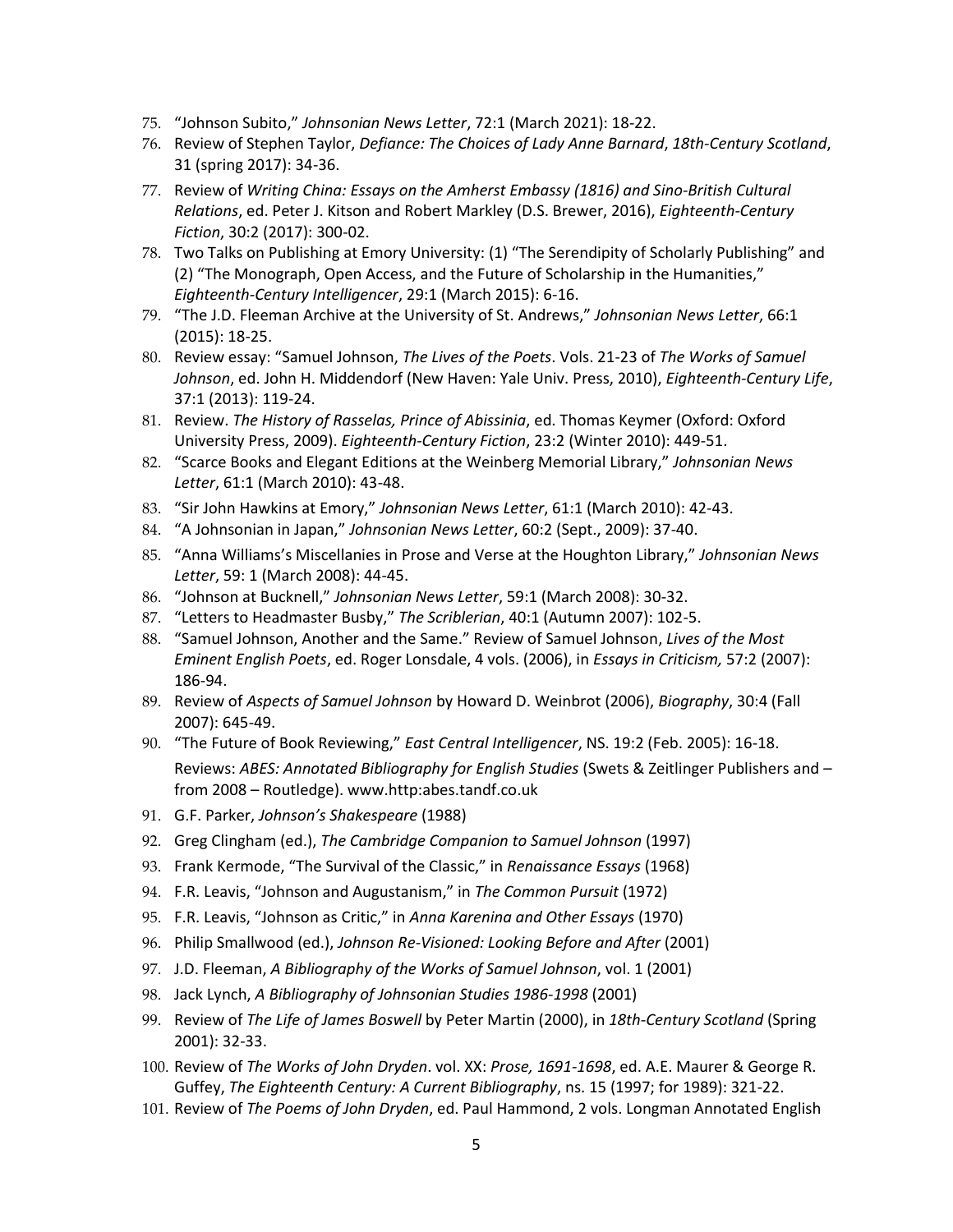Poets (1995), *Review of English Studies*, 47 (1996): 417-9.

- 102. Review of Charles H. Hinnant, *"Steel For the Mind": Samuel Johnson and Critical Discourse* (1994), *Age of Johnson*, 7 (1996): 480-85.
- 103. "Boswell's Historiography," *Studies on Voltaire and the 18th Century*, 307 (1993): 1765-69.
- 104. Review of James Winn, *John Dryden and His World* (1987), *Eighteenth-Century Studies*, 22 (1989): 602-606.
- 105. Review of Reed Whittemore, *Pure Lives: The Early Biographers* (1988), *Biography*, 12 (1989): 156-59.
- 106. "Pope's Bolingbroke and Dryden's 'Happy Man'," *Notes & Queries*, 5th series, 36 (1989): 56-8.
- 107. "A minor source for Johnson's 'Life of Pope'," *Transactions of the Johnson Society of London*, (1986-87 issue): 53-54.
- 108. "Johnson's use of two Restoration poems in his 'Drury-Lane' Prologue (1747)," *The New Rambler*, (1985-86 issue): 45-50.
- 109. Review of "*Boswell's Literary Biography." Boswell's "Life of Johnson": New Questions, New Answers*, ed. John A. Vance (1985), *English*, 36 (1987): 168-78.
- 110. Review of Isobel Grundy, *Samuel Johnson and the Scale of Greatness* (1986), *Review of English Studies*, 38 (1987): 394-96.
- 111. Review of Augustan Reprint Society Texts: *"Remarks on Clarissa (1749)," by Sarah Fielding*, Intro. Peter Sabor (1985), *British Journal for Eighteenth-Century Studies*, 10 (1987): 235-36.
- 112. Review of Augustan Reprint Society Text: *"Essay on the Style of Johnson (1787)," by Robert Burrowes*, Intro. by Frank Ellis (1984), *British Journal for Eighteenth-Century Studies*, 9 (1986): 248-49.
- 113. "Bolingbroke's Copy of Pope's Works 1717-1735 in Tonbridge School Library," *Notes & Queries*, 5th series, 33 (1986): 500-502.
- 114. "Johnson's Use of Oldham in His Version of Horace Odes IV, vii," *Notes & Queries*, 5th series, 32 (1985): 242-43.

Eighteenth-Century Moments: Clemson UP / Liverpool UP Series

<https://libraries.clemson.edu/press/series/eighteenth-century-moments/>

5 manuscripts to date commissioned for publication in 2022-23

### Bucknell UP: Commissioning Editor

At Bucknell University Press [\(www.bucknell.edu/universitypress\)](http://www.bucknell.edu/universitypress), between 1996 and 2018, commissioned c. 700 titles, including 228 in eighteenth-century studies (see p. 16 for list of titles), and edited 3 series:

- Aperçus: Histories Texts Cultures
- Bucknell Studies in Eighteenth-Century Literature and Culture
- Transits: Literature, Thought & Culture 1650-1850

And initiated 7, edited by others:

• Studies in Eighteenth-Century Scotland (in association with the 18th-Century Scottish Studies